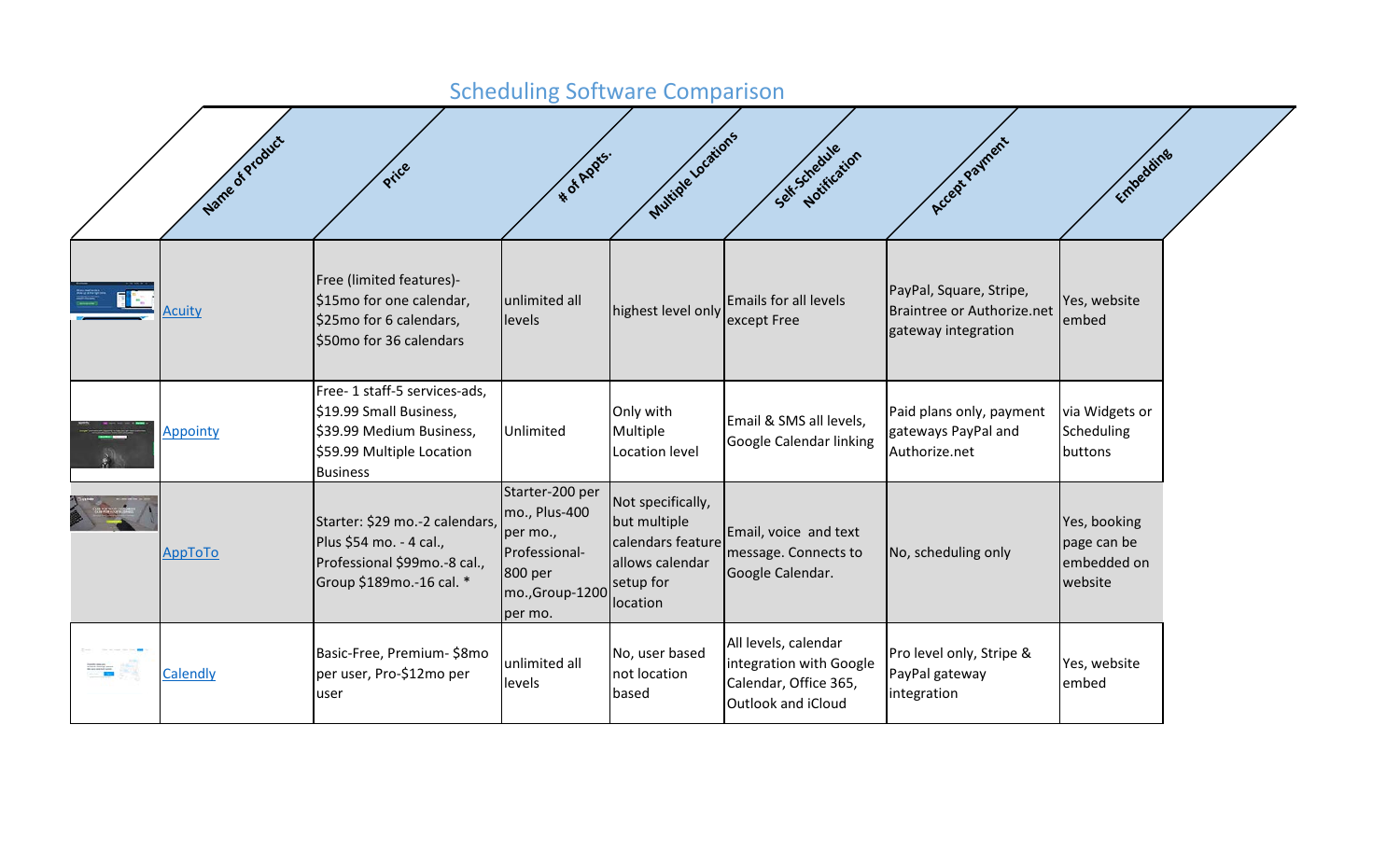|                                    | Name of Product                          | Price                                                                                                | <b>*</b> of Apples.                                                                  | Multiple ocations             | Self-Schedule Rion                                                             | Accept Payment                                                                                               | Embedding                                                                           |  |
|------------------------------------|------------------------------------------|------------------------------------------------------------------------------------------------------|--------------------------------------------------------------------------------------|-------------------------------|--------------------------------------------------------------------------------|--------------------------------------------------------------------------------------------------------------|-------------------------------------------------------------------------------------|--|
|                                    | <b>Doodle</b>                            | Free, Private \$39 yr-1 user,<br>Business \$69 year per user                                         | Provides<br>Scheduling<br>Polls, not<br>bookings, paid<br>versions send<br>reminders | Not supported                 | Paid levels only, all levels<br>can connect to your<br>calendar                | Not applicable as it's<br>polling not actual booking                                                         | No, but paid<br>levels can be<br>branded                                            |  |
|                                    | GetTimely.com<br>(Timely)                | Schedule: \$15 mo per<br>calendar, Schedule & Sell:<br>\$20 mo per calendar                          | No limits                                                                            | With Schedule &<br>Sell level | Yes, SMS notifications<br>require SMS credit<br>purchase additional<br>charge. | Schedule & Sell level only,<br>payment gateways PayPal,<br>DPS, Stripe, eWay, Pin<br>Payments, Authorize.net | <b>Not</b><br>recommended,<br>booking<br>buttons and<br>widgets are<br>recommended. |  |
| 31 <sub>1</sub><br>Coogle Calcodar | Google Calendar via<br>appointment slots | Appointment Slots is part of<br>paid business or school<br>account only                              | unlimited but<br>you must set up No<br>your available<br>slots                       |                               | Appointment is added to<br>Google Calendar                                     | No                                                                                                           | No, only an<br>appointment<br>page link                                             |  |
|                                    | <b>Schedulicity</b>                      | Free, \$20mo-1 provider,<br>\$30mo-2-5 providers,<br>\$40mo.-6-10 providers,<br>/\$50mo-11+providers | 20 per month<br>free level,<br>unlimited all<br>paid levels                          | Additional \$5mo              | All levels, automatic text<br>reminders for paid levels                        | Additional \$5 mo- Square<br>or Stripe payment<br>gateway integration                                        | Via Website<br>Widgets                                                              |  |